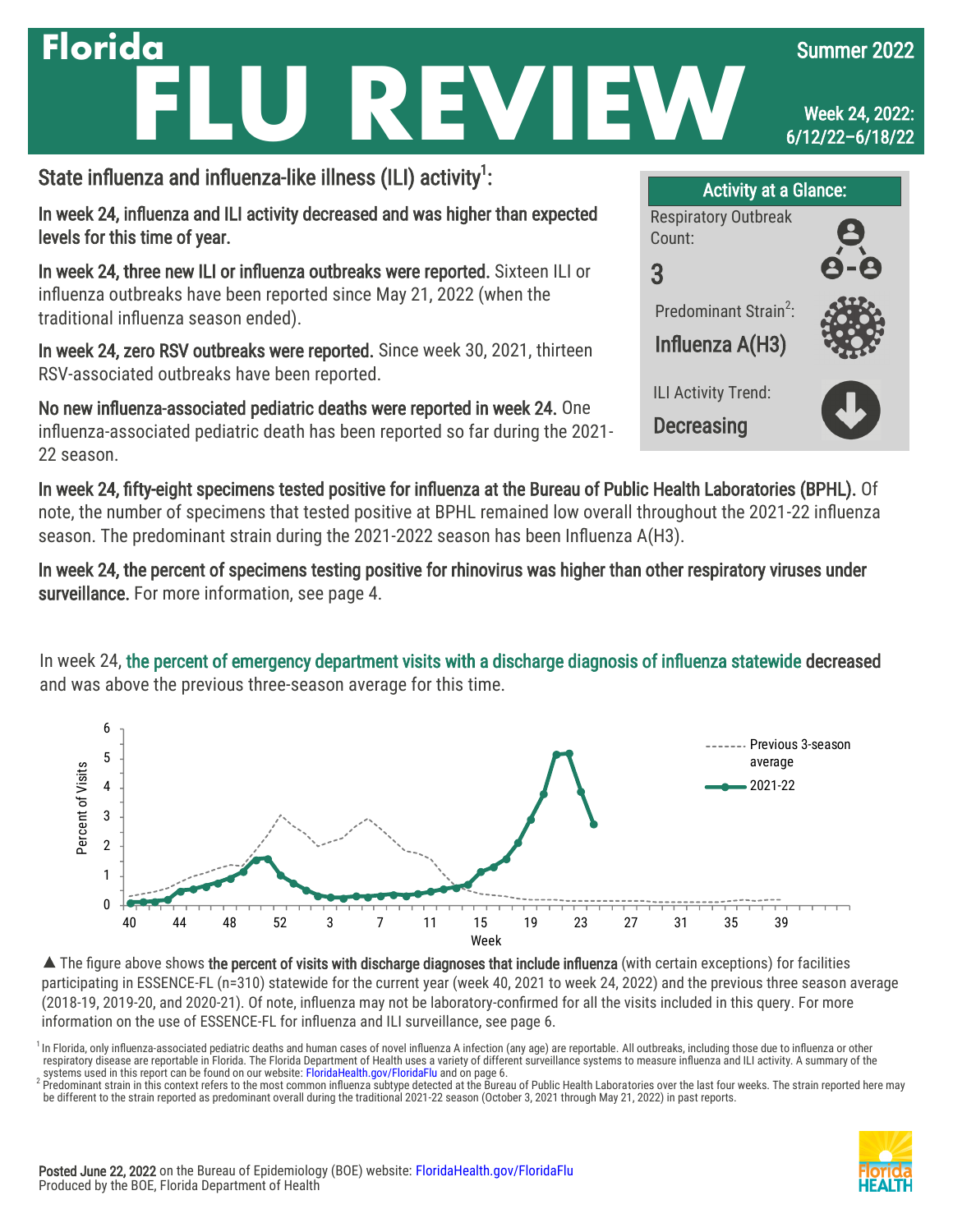## ILI and Influenza Surveillance

Statewide Off-Season Outbreaks:

In week 24, 3 new respiratory outbreaks were reported.

19 respiratory outbreaks have been reported since May 21, 2022.

Sporadic outbreak reports are expected during the summer months.



▲ The figure above shows reported respiratory outbreaks by county since May 21, 2022. Counties with outbreaks reported in week 24 are outlined in bold.

In week 24, three respiratory outbreaks were reported; one in a facility serving children, one in a facility serving adults 65+ years, and one in an other facility.



▲ The figure above shows the distribution of respiratory disease outbreaks by facility type as reported in Merlin by county health departments from week 21, 2022 to week 39, 2022.

In week 24, fifty-eight specimens tested positive for influenza at BPHL.



 $\blacktriangle$  The figure above shows the number of specimens tested for influenza at the Bureau of Public Health Laboratories (BPHL) by lab-event date, $^1$ week 21, 2022 to week 39, 2022. Specimens are organized by result and percent positivity of results was calculated by dividing positive results over total results.

<sup>1</sup>"Lab event date" is defined as the earliest of the following dates associated with influenza testing at the laboratory: date specimen collected, date received by the laboratory, date reported, or date inserted.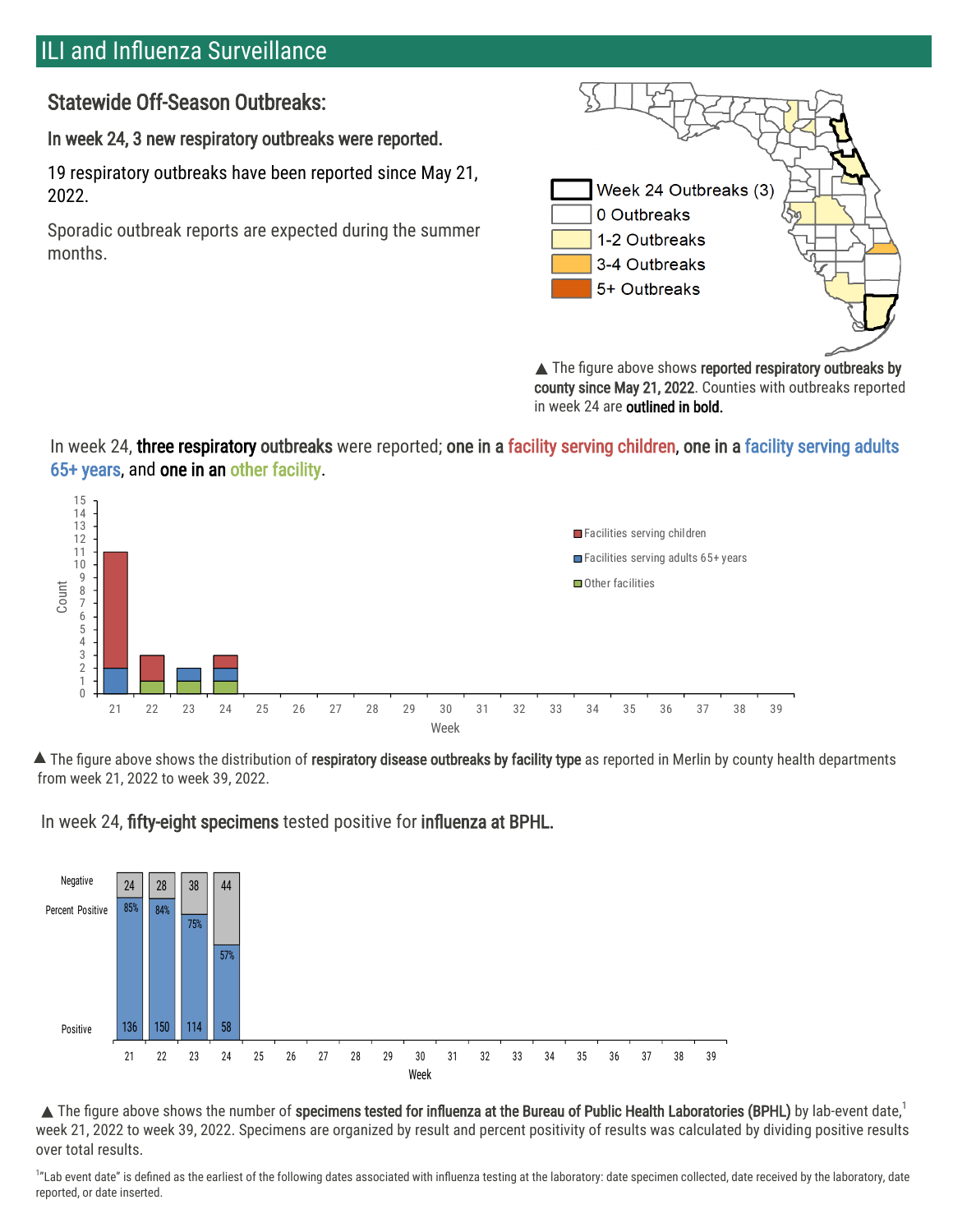## Respiratory Illness Outbreak Surveillance

### Co-infection Outbreaks:

#### In week 24, one new co-infection outbreak\* was reported.

Two co-infection outbreaks have been reported since week 21, 2022.

\*A co-infection outbreak is defined as an outbreak where ≥1 person tests positive for influenza, RSV, or other pathogen within 14 days of their SARS-CoV-2 PCR or antigen laboratory event date.

### In week 24, one outbreak was reported with influenza and SARS-CoV-2 cocirculating.



The figure above shows the number of influenza and COVID-19 associated outbreaks by week as reported in Merlin by county health departments from week 21, 2022 to week 39, 2022. Due to changes implemented to better characterize respiratory outbreaks and identify co-infection related outbreaks, historical outbreaks may be added to this report as of February 24, 2022.

## Outbreaks With Other Respiratory Pathogens:

In week 24, zero outbreaks with other respiratory pathogens were reported.



 $\triangle$  The figure above shows the number of respiratory outbreaks that included respiratory pathogens other than influenza, RSV, and COVID-19 as reported in Merlin by county health departments from week 21, 2022 to week 39, 2022.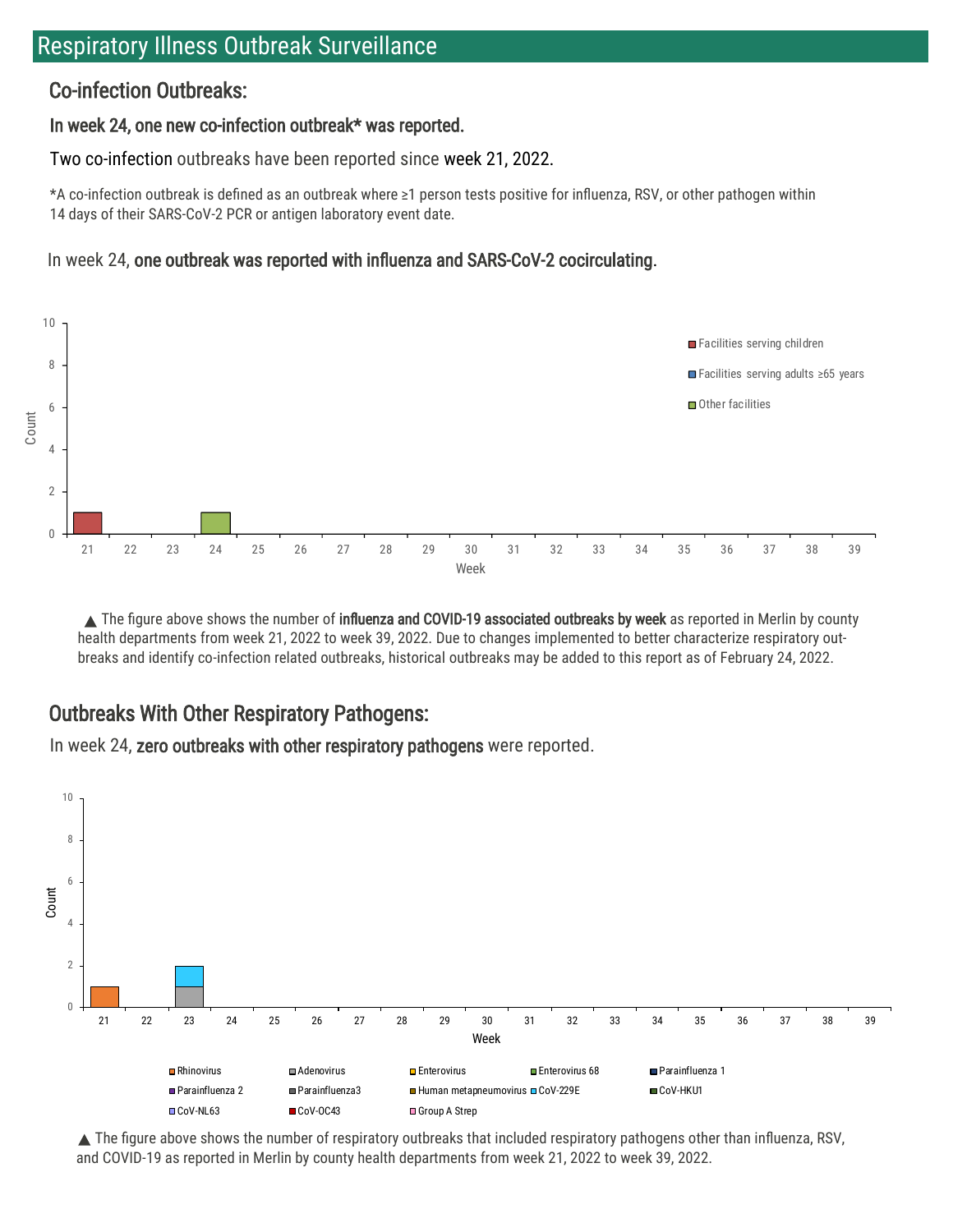# Respiratory Syncytial Virus (RSV) & Other Respiratory Virus Surveillance

## Week 24 (June 12–June 18, 2022) RSV Activity Summary:

In week 24, RSV activity in children <5 years old decreased. Levels were above those seen at this time in past years.

### Currently, one of Florida's five regions are in RSV season.

Florida's RSV season is longer than the rest of the nation and has distinct regional patterns. The RSV seasons shown here are based on activity thresholds provided by the Centers for Disease Control and Prevention.

The determination of unique seasonal and geographic trends of RSV activity in Florida has important implications for prescribing patterns for initiating prophylaxis to children at high-risk for RSV infection complications. The American Academy of Pediatrics recommends preapproval for prophylactic treatment be made based on state surveillance data.



▲ The figure above shows Florida's RSV regional season breakdown. Regions that are currently in RSV season are marked with pink stars.

In week 24, the percent of emergency department visits for RSV among children <5 years decreased. RSV activity in children <5 years was notably above levels observed at this time in typical years.



The figure to the left shows the percent of emergency department visits with discharge diagnoses that include respiratory syncytial virus (RSV) or RSV-associated illness **among children <5 years<sup>1</sup>,** as reported in ESSENCE-FL, week 30, 2018 to week 24, 2022.

<sup>1</sup> The overall trend displayed in this figure has been validated through review of hospital discharge data collected by the Agency for Health Care Administration.

### In week 24, the percent of specimens testing positive for parainfluenza 1-3, rhinovirus, adenovirus, and human metapneumovirus increased while the percent of specimens testing positive for influenza unspecified and RSV decreased.

The figure to the right shows the  $\blacktriangleright$ percent positive laboratory results for eight common respiratory viruses, as reported by laboratories participating in the National Respiratory and Enteric Virus Surveillance System (NREVSS) and laboratories reporting validated respiratory virus data to the Florida Department of Health via electronic laboratory reporting (n=2), week 30, 2021 to week 24, 2022.

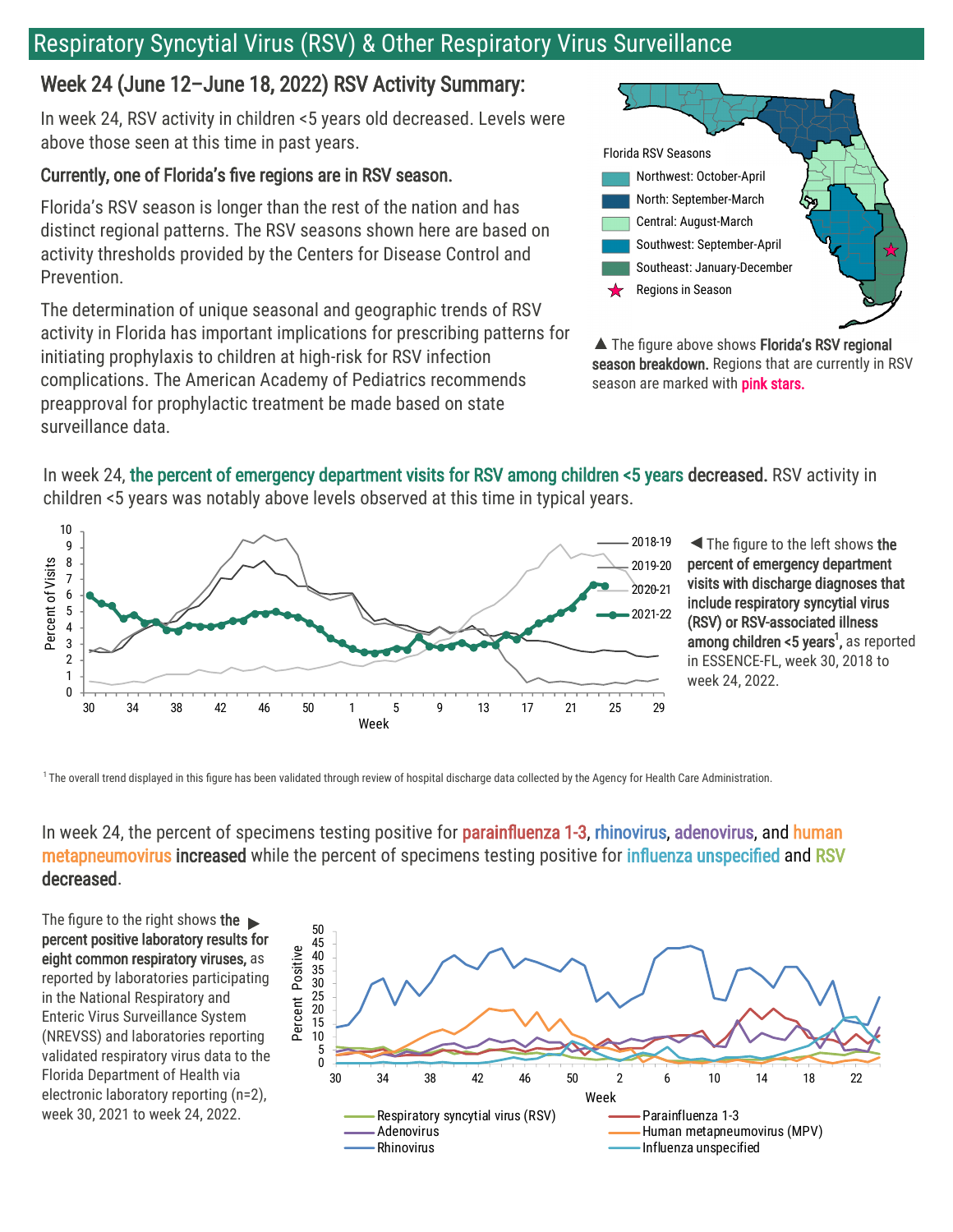## Respiratory Syncytial Virus (RSV) & Other Respiratory Virus Surveillance

RSV-Associated Outbreaks in Week 24: 0



Summary of RSV-Associated Outbreaks:

In week 24, zero new RSV-associated outbreaks were reported. Since week 30, 2021, thirteen RSV-associated outbreaks have been reported.

In week 24, zero new RSV-associated outbreaks were reported.



▲ The figure above shows the number of RSV-associated outbreaks by setting and week as reported by county health departments in Merlin from week 21, 2022 to week 39, 2022.

In week 24, zero RSV-associated outbreaks were reported. Since week 30, outbreaks have been reported in three of Florida's regions.\*



| <b>lorthwest</b>                                                                                                                                                          |  |  |                                                                       |  |                                                                        |                                               |
|---------------------------------------------------------------------------------------------------------------------------------------------------------------------------|--|--|-----------------------------------------------------------------------|--|------------------------------------------------------------------------|-----------------------------------------------|
| ince week 30, 2021, <b>Rhinovirus</b> has been the most commonly identified pathogen in a respiratory outbreak apart<br>rom influenza or RSV.                             |  |  |                                                                       |  |                                                                        |                                               |
| 3                                                                                                                                                                         |  |  |                                                                       |  | 2                                                                      | 2                                             |
| $\blacksquare$ Rhinovirus<br><b>Enterovirus unspecified</b><br>$\blacksquare$ Parainfluenza 3<br>Coronavirus NL63<br>□ Human metapneumovirus<br>$\blacksquare$ Adenovirus |  |  | <b>□</b> Enterovirus D68<br>Coronavirus HKU1<br>Group A Streptococcus |  | <b>■</b> Parainfluenza 1<br>□ Coronavirus OC43<br>$\blacksquare$ Other | $\Box$ Parainfluenza 2<br>□ Coro anvirus 229E |

 $\blacktriangle$  The figure above shows the number of unique times a pathogen was associated with a respiratory outbreak for outbreaks reported from week 30, 2021 to week 24, 2022.